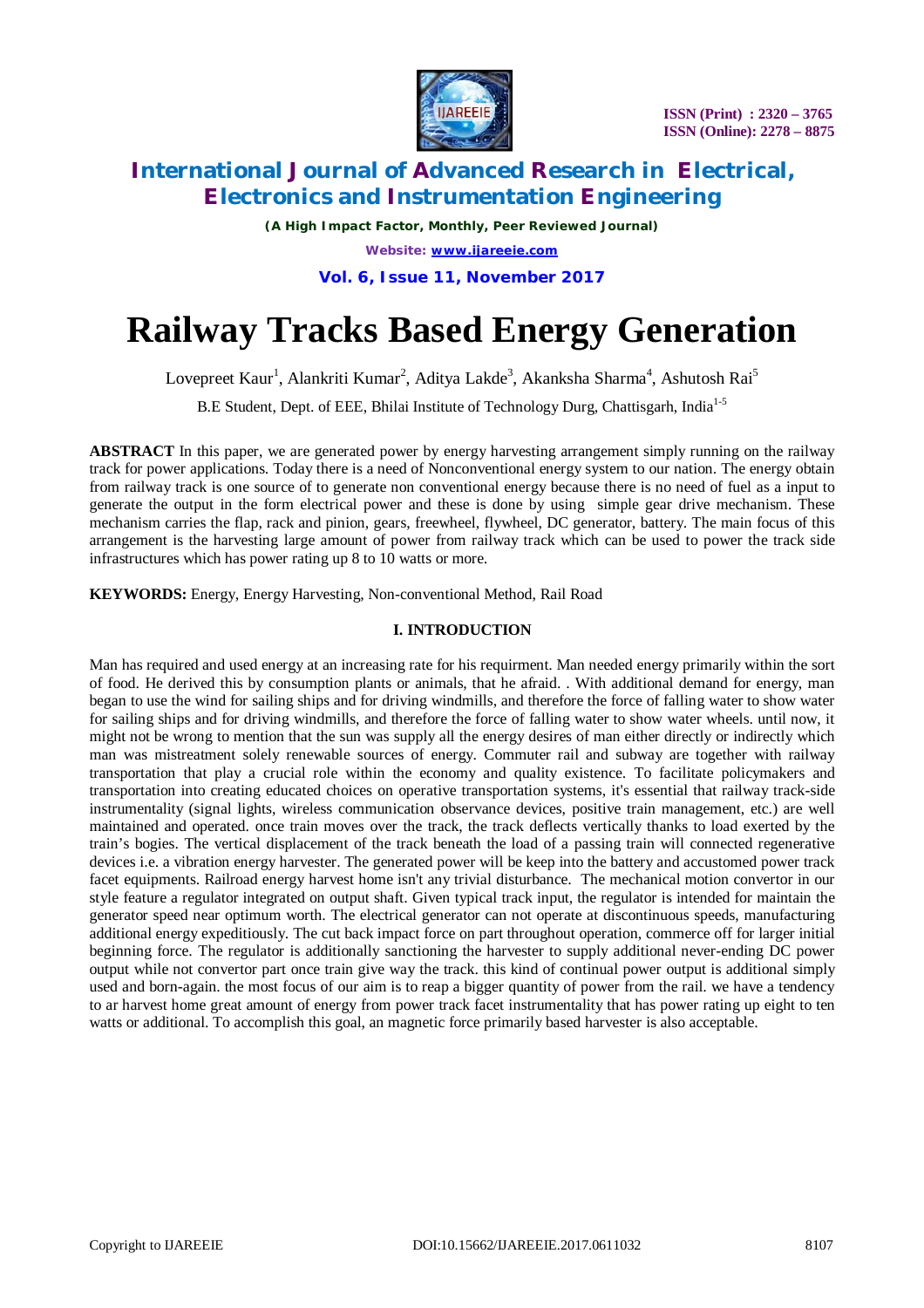

# **International Journal of Advanced Research in Electrical, Electronics and Instrumentation Engineering**

*(A High Impact Factor, Monthly, Peer Reviewed Journal)*

*Website: [www.ijareeie.com](http://www.ijareeie.com)*

## **Vol. 6, Issue 11, November 2017**

# **II. BLOCK DIAGRAM**



Fig.-1 Block Diagram of Generation of Power Using Railway Track

# **PRINCIPLE**

The principle of this project is conversion of energy within the variety of force into voltage.

## **III. PROPOSED SYSTEM**

When a train ease up the track, the track deflects in downward direction attributable to the load exerted by the train's bogies. additionally due the deflection of track there's a deflection of timber that is place below the track and thus the flap is occupation downward direction because the flap is occupation a downward direction the spring that is connected to flap get compress in downward direction and thus rack is additionally move in downward direction and attributable to these pinion get rotates and thus larger freewheel turned as a result of each square measure mounted on same shaft. As there's a rotation of larger freewheel then the smaller freewheel is additionally turned through chain drive. The freewheel and regulator square measure mounted on same shaft thus the regulator additionally turned. The regulator is connected to the shaft of the generator therefore if the regulator can turned then there's a rotation shaft generator and power get generated which power is keep into the battery

#### ADVANTAGES

- Power generation is solely running the vehicle on this arrangement
- Power additionally generated by running or exercise on the brake.
- No want fuel input
- This could be a Non-conventional system
- Battery is employed to store the generated power

#### DISADVANTAGES

- Slight inclination is needed within the railway track
- Mechanical moving elements is high
- Initial value of this arrangement is high.
- Care ought to be taken for batteries

#### APPLICATIONS

Power generation exploitation railway track system will be employed in most of the places like

• All highways road speed breaker